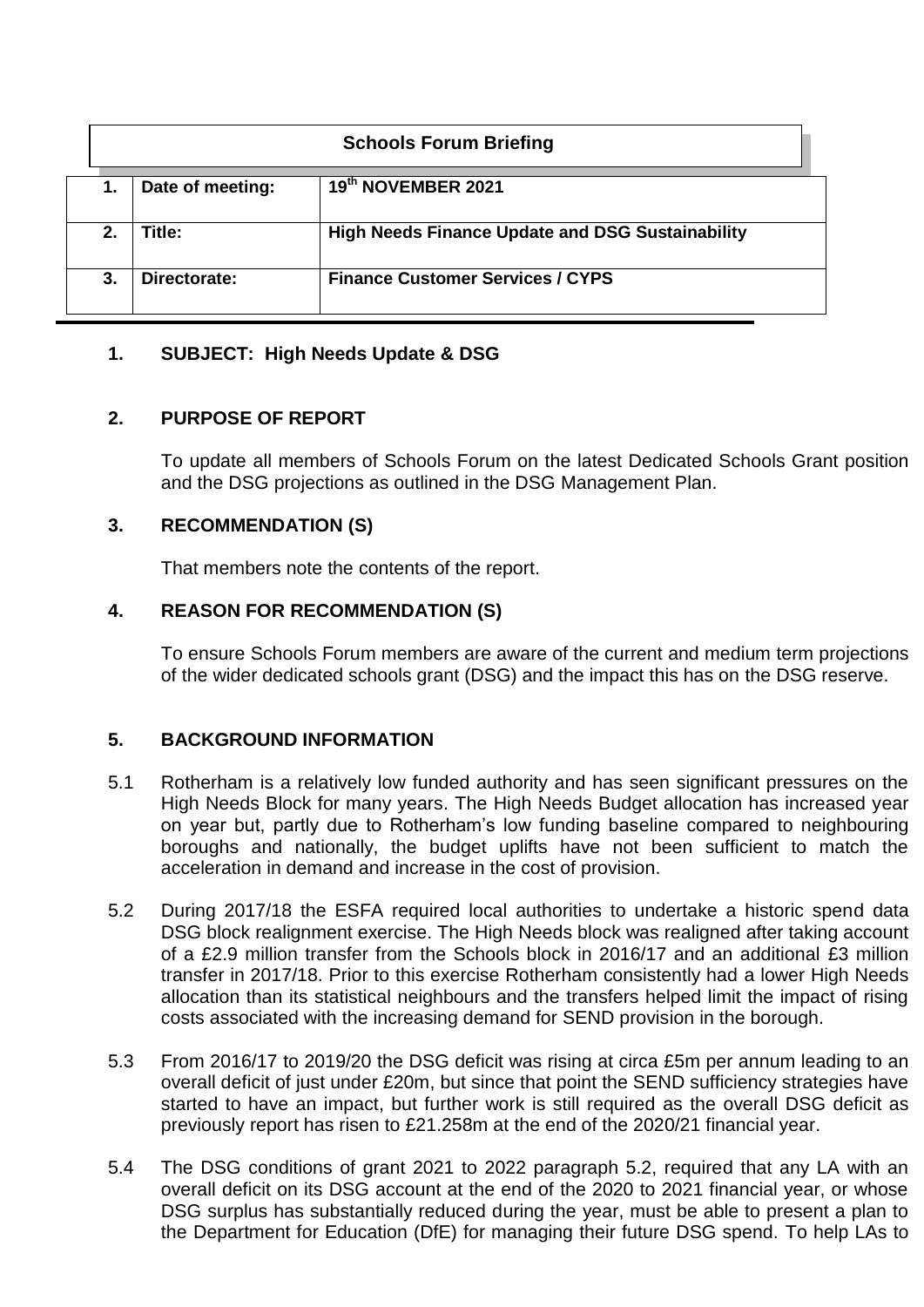meet this requirement the DfE provided a DSG management plan template. This template helps LAs:

- comply with paragraph 5.2 of the DSG: conditions of grant 2021 to 2022
- monitor how DSG funding is being spent
- compare data on high needs spend between LAs
- highlight areas where LAs may wish to review spending

• form evidence-based and strategic future plans for the provision of children and young people with SEND

• present complex funding information simply to schools forums and other external stakeholders

• provide a consistent reporting format to help LAs share best practice and initiatives The template helps LAs to focus attention on comparisons of high needs provision and spend, to produce the required plan.

- 5.5 The DfE expect the plan to be updated and presented at schools forum meetings and any high needs subgroups regularly and at least on a termly basis. The LA should aim to present their plan to the schools forum in time for budget planning discussions for 2022 to 2023 and before the deadline for block movement requests, if it is submitting one. The DfE realise that the management of DSG balances, both bringing spend in line with income and repaying deficits, will take time for some LAs. the template has been developed in such a way that it is intended to be a live document.
- 5.6 Management plans should reflect the most current forecast DSG position and be published on the LA local offer website as set out in the Special educational needs and disability (SEND) Code of Practice: 0 to 25 years. Relevant leads in the finance and special educational needs (SEN) areas should sign off each version of the management plan (with sign off to be at least at assistant director level).
- 5.7 The impact of these statutory provisions state that a local authority with a DSG deficit from the previous year will need to apply to the Secretary of State under regulation 8(8) for authorisation to disregard the requirements in regulation 8(7) if it wishes to fund any part of the deficit from a source other than the DSG.
- 5.8 As outlined to School Forum in September the 2021/22 High Needs DSG has a forecast overspend of £0.756m based on the DSG recovery plan and included anticipated growth on EHCs numbers and the implementation of new developments linked to the SEND Sufficiency Strategy. All other DSG Blocks are projected to outturn to the funding allocation.
- 5.9 The level of DSG central reserves deficit will increase from a deficit of £21.258m (carried forward from 2020/21) to £22.014m at the end of 2021/22. This would equate to 8.07% of the overall DSG allocation.
- 5.10 The current year financial position has been input into the DSG Management Template in addition to funding assumptions (8%) and the current and future impact of proposed strategies over the forthcoming financial years, which is summarised in the table on the next page, the detailed plan is attached.